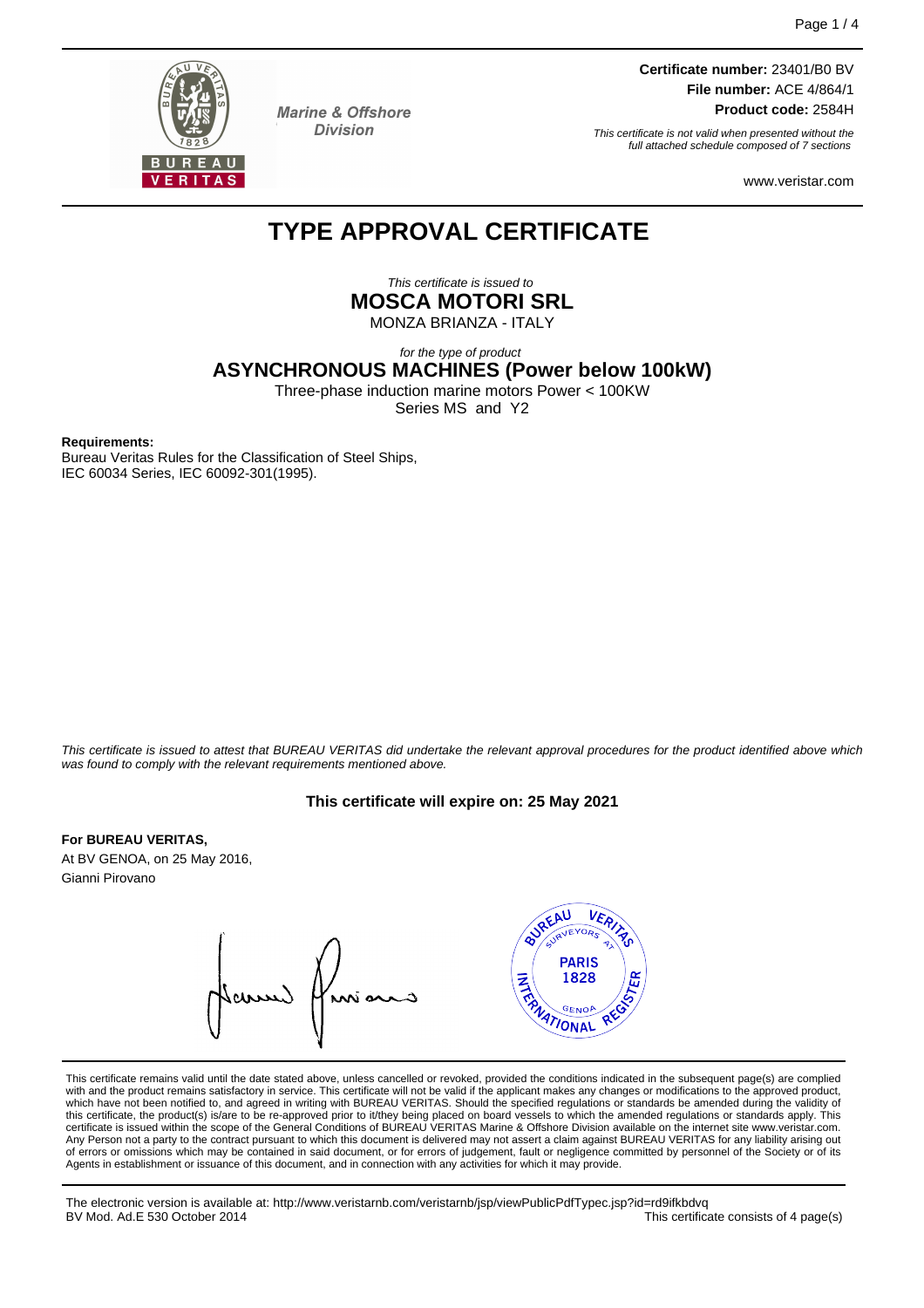# **THE SCHEDULE OF APPROVAL**

### **1. PRODUCT DESCRIPTION:**

### **1.1 - Three phase Cage Induction Marine Motors - Type MS Totally enclosed**

| : Aluminium                         |
|-------------------------------------|
| $: 2 \text{ to } 8$                 |
| : 56, 63, 71, 80, 90, 100, 112, 132 |
| : 230 to 690 V 50 Hz                |
| : IP 55 - IC411                     |
| : $40^{\circ}$ C                    |
| $: S1$ to $S10$                     |
| : F                                 |
| $B$ or $F$                          |
|                                     |

Rated power at S1 with ambient temperature 40°C\*

| Motor type     | kW<br>2 poles<br>50 Hz  | kW<br>4 poles<br>50 Hz  | kW<br>6 poles<br>50 Hz  | kW<br>8 poles<br>50 Hz |
|----------------|-------------------------|-------------------------|-------------------------|------------------------|
| <b>MS561</b>   | 0,09                    | 0,06                    | $\overline{I}$          | I                      |
| MS562          | 0,12                    | 0,09                    | $\prime$                | $\overline{I}$         |
| <b>MS631</b>   | 0,18                    | 0,12                    | $\prime$                | $\prime$               |
| MS632          | 0,25                    | 0,18                    | 0,12                    | $\overline{I}$         |
| MS633          | 0,37                    | 0,25                    | $\prime$                |                        |
| <b>MS711</b>   | 0,37                    | 0,25                    | 0,18                    | I                      |
| <b>MS712</b>   | 0,55                    | 0,37                    | 0,25                    | 0,12                   |
| <b>MS713</b>   | 0,75                    | 0,55                    | 0,37                    |                        |
| <b>MS801</b>   | 0,75                    | 0,55                    | 0,37                    | 0,18                   |
| <b>MS802</b>   | 1,1                     | 0,75                    | 0,55                    | 0,25                   |
| <b>MS803</b>   | 1,5                     | 1,1                     | $\sqrt{2}$              | $\prime$               |
| <b>MS90S</b>   | 1,5                     | 1,1                     | 0,75                    | $\prime$               |
| <b>MS90L</b>   | 2,2                     | 1,5                     | 1,1                     | 0,55                   |
| <b>MS90L1</b>  | $\prime$                | 1,85                    | $\prime$                | $\prime$               |
| <b>MS90L2</b>  | 3                       | 2,2                     | I                       | T                      |
| <b>MS100L</b>  | 3                       | $\prime$                | 1,5                     | $\prime$               |
| <b>MS100L1</b> | $\overline{\mathbf{4}}$ | 2,2                     | $\prime$                | 0,75                   |
| <b>MS100L2</b> | I                       | 3                       | $\overline{I}$          | 1,1                    |
| <b>MS100L3</b> | $\overline{I}$          | $\overline{\mathbf{4}}$ | $\cal I$                | $\prime$               |
| <b>MS112M</b>  | $\overline{\mathbf{4}}$ | $\overline{\mathbf{4}}$ | 2,2                     | 1,5                    |
| <b>MS112M1</b> | 5,5                     | 5,5                     | $\mathbf{3}$            | $\prime$               |
| MS112MB        | $\cal I$                | $\prime$                | $\prime$                | $\prime$               |
| <b>MS132S</b>  | $\prime$                | 5,5                     | 3                       | 2,2                    |
| <b>MS132S1</b> | 5,5                     | $\cal I$                | $\prime$                | $\prime$               |
| <b>MS132S2</b> | 7,5                     | $\prime$                | $\overline{I}$          | $\prime$               |
| <b>MS132ML</b> | $\prime$                | $\prime$                | $\prime$                | $\prime$               |
| <b>MS132M</b>  | 9,2                     | 7,5                     | $\prime$                | 3                      |
| <b>MS132M1</b> | $\overline{I}$          | 9,2                     | $\overline{\mathbf{4}}$ | $\prime$               |
| <b>MS132M2</b> | I                       | $\prime$                | 5,5                     |                        |
| <b>MS132L</b>  | 11                      | 11                      | $\prime$                | I                      |

\* : The power indicated in this table can be modified according to ambient temperature and duty type dedicated to the motor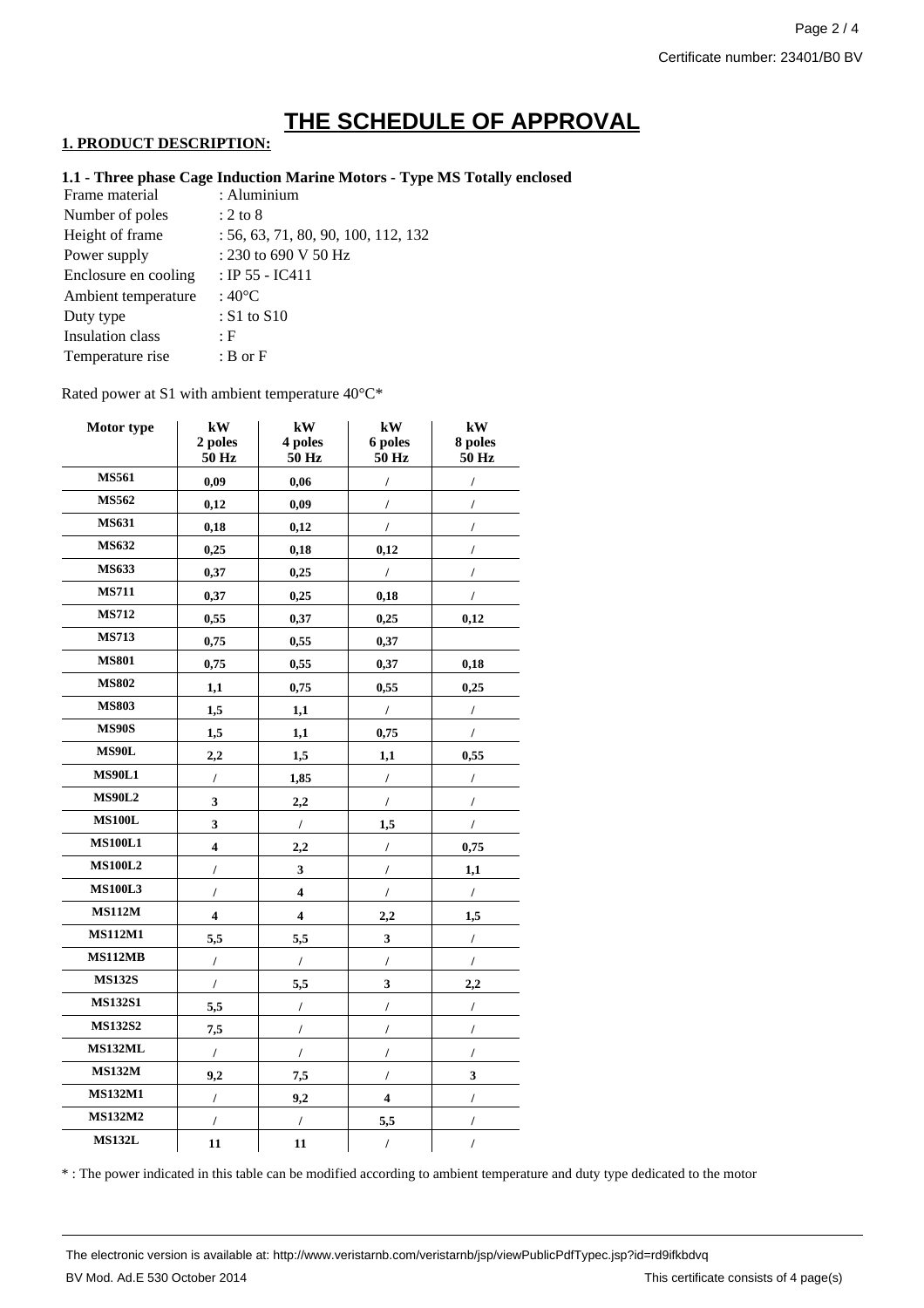| 1.2 - Three phase Cage Induction Marine Motors - Type MS Totally enclosed |                                     |
|---------------------------------------------------------------------------|-------------------------------------|
| Frame material                                                            | : Cast iron                         |
| Number of poles                                                           | $: 2 \text{ to } 8$                 |
| Height of frame                                                           | : 160, 180, 200, 225, 250, 280, 315 |
| Power supply                                                              | : 230 to 690 V 50 Hz                |
| Enclosure en cooling                                                      | : IP 55 - IC411                     |
| Ambient temperature                                                       | : $40^{\circ}$ C                    |
| Duty type                                                                 | : $S1$ to $S10$                     |
| Insulation class                                                          | : F                                 |
| Temperature rise                                                          | $B$ or $F$                          |

Rated power at S1 with ambient temperature 40°C\*

| Motor type | kW<br>2 poles<br>50 Hz | kW<br>4 poles<br>50 Hz | kW<br>6 poles<br>50 Hz | kW<br>8 poles<br>50 Hz |
|------------|------------------------|------------------------|------------------------|------------------------|
| Y2-160M    |                        | 11                     | 7,5                    |                        |
| Y2-160MA   | 11                     |                        | I                      | 4                      |
| Y2-160MB   | 15                     |                        | I                      | 5,5                    |
| Y2-160L    | 18,5                   | 15                     | 11                     | 7,5                    |
| Y2-180M    | 22                     | 18,5                   |                        |                        |
| Y2-180L    | I                      | 22                     | I                      | 11                     |
| Y2-200L    | I                      | 30                     | 1                      | 15                     |
| Y2-200LA   | 30                     | 7                      | 18,5                   | I                      |
| Y2-200LB   | 37                     |                        | 22                     | I                      |
| $Y2-225S$  | I                      | 37                     | I                      | 18,5                   |
| $Y2-225M$  | 45                     | 45                     | 30                     | 22                     |
| $Y2-250M$  | 55                     | 55                     | 37                     | 30                     |
| Y2-280S    | 75                     | 75                     | 45                     | 37                     |
| Y2-280M    | 90                     | 90                     | 55                     | 45                     |
| $Y2-315S$  | I                      |                        | 75                     | 55                     |
| $Y2-315M$  | I                      |                        | 90                     | 75                     |
| $Y2-315LA$ | I                      | I                      | I                      | 90                     |

\* : The power indicated in this table can be modified according to ambient temperature and duty type dedicated to the motor

#### **2. DOCUMENTS AND DRAWINGS:**

Out-line drawings and technical data as per catalogue received 29/09/2010

#### **3. TEST REPORTS:**

Type test report according to BV Rules Pt C, Ch 2, Sec 4 Table 1 N° 20080809A, Y2-250-0012, Y2-315-009, Y2-160-008 Degree of protection: report N° 3149-2008 dated 28/11/2008

## **4. APPLICATION / LIMITATION:**

4.1 - Application / Limitation of use According to BV Rules for the Classification of Steel Ships and IEC 60092 series. 4.2 - On board installation & Maintenance requirements According to BV Rules for the Classification of Steel Ships and IEC 60092 series.